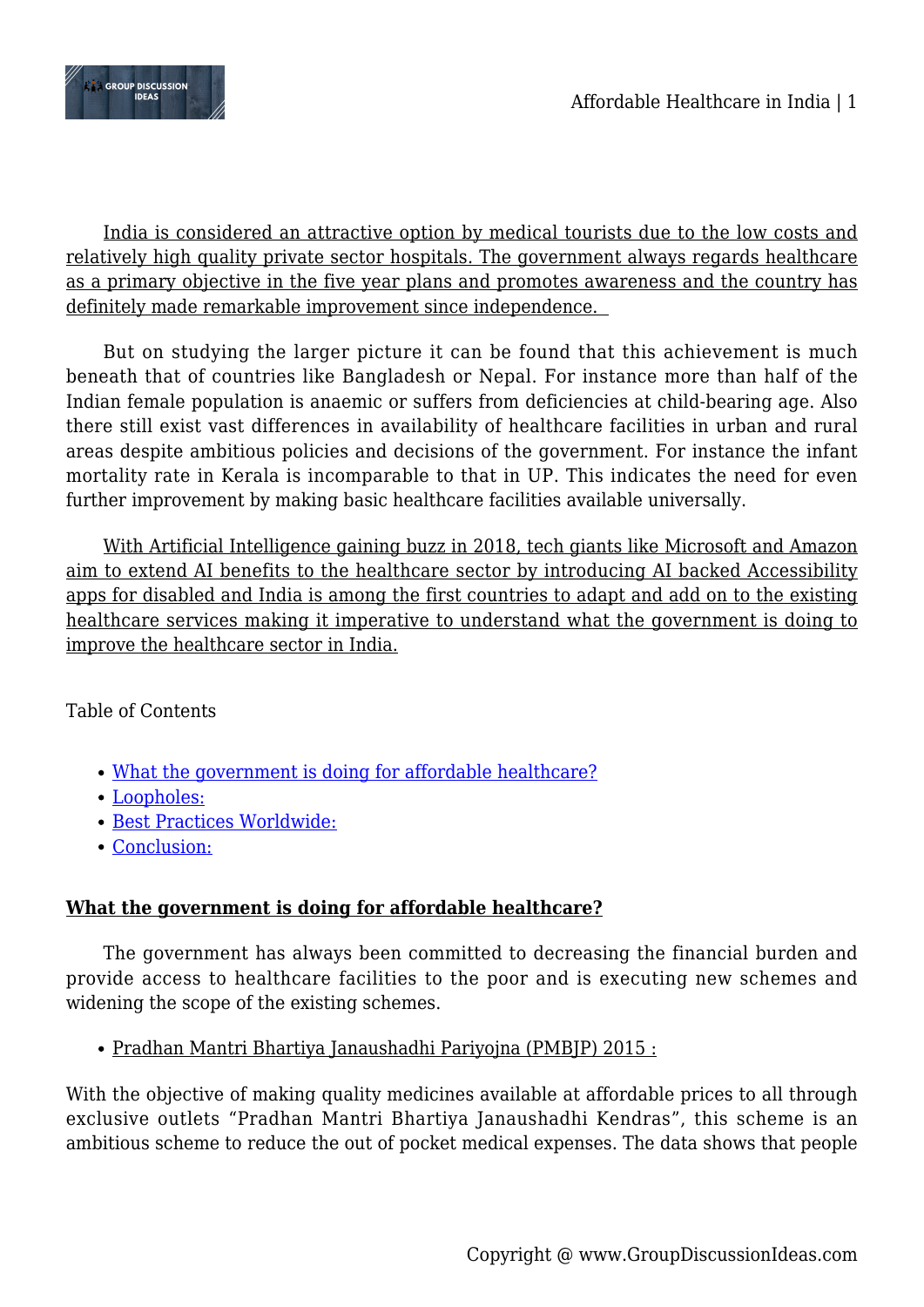



are saving largely on generic medicines, surgicals and other consumables under PMBJP. With more than 3600 Janaushadhi Kendras opened up in 34 UT's/states, the disadvantaged and middle class is being benefited.

### PM Jan Arogya Yojana (PMJAY) 2018 –Ayushman Bharat:

The PMJAY or Ayushman Bharat Yojana is one of the largest state funded healthcare schemes in the world. It is an umbrella of two major health initiatives, namely Health and Wellness Centers and National Health Protection Scheme. Initially this scheme offers insurance cover of Rs 5 lakh to 10 crore poor families but in the later stages it also aims to benefit the lower and upper middle class by creation of jobs in the health sector. Mr. Indu Bhushan who is the CEO of the mission highlighted than within few weeks of its implementation 10,000 beneficiaries are being provided benefits and once the scheme is deeply rooted the number will extent to 30,000 beneficiaries per day. This is definitely a commendable achievement.

### • National Nutrition Mission:

Announced on International Women's Day on March 8, 2018 as an extension to Beti Bachao Beti Padhao programme, this scheme focuses on women and children. The main objective is ensuring nutritional status among children of age 0-6 years, adolescent and anaemic girls, pregnant women and lactating mothers in a timely manner.

Mission Indradhanush:

Launched on 25 December 2014, this health mission aims to protect children upto 2 years of age and also pregnant women from diseases that can be cured by timely vaccination provided at low cost. The targeted diseases include tuberculosis, poliomyelitis, hepatitis B, diphtheria, pertussis, tetanus and measles.

The government has implemented **various other insurance schemes** which reimburse the medical expenses. Some of them are as follows:

- RashtriyaSwasthiya Bima Yojana (RSBY):This scheme provides a cover of Rs 30000 as health expenses (mainly hospitalization expense) to families below that poverty line. The registration fee of Rs 30 is to be paid by the beneficiary whereas the State and Central Governments pay the premium to the insurance provider.
- Central Government Health Scheme (CGHS): This scheme basically provides comprehensive healthcare benefits to the employees of Central Government, the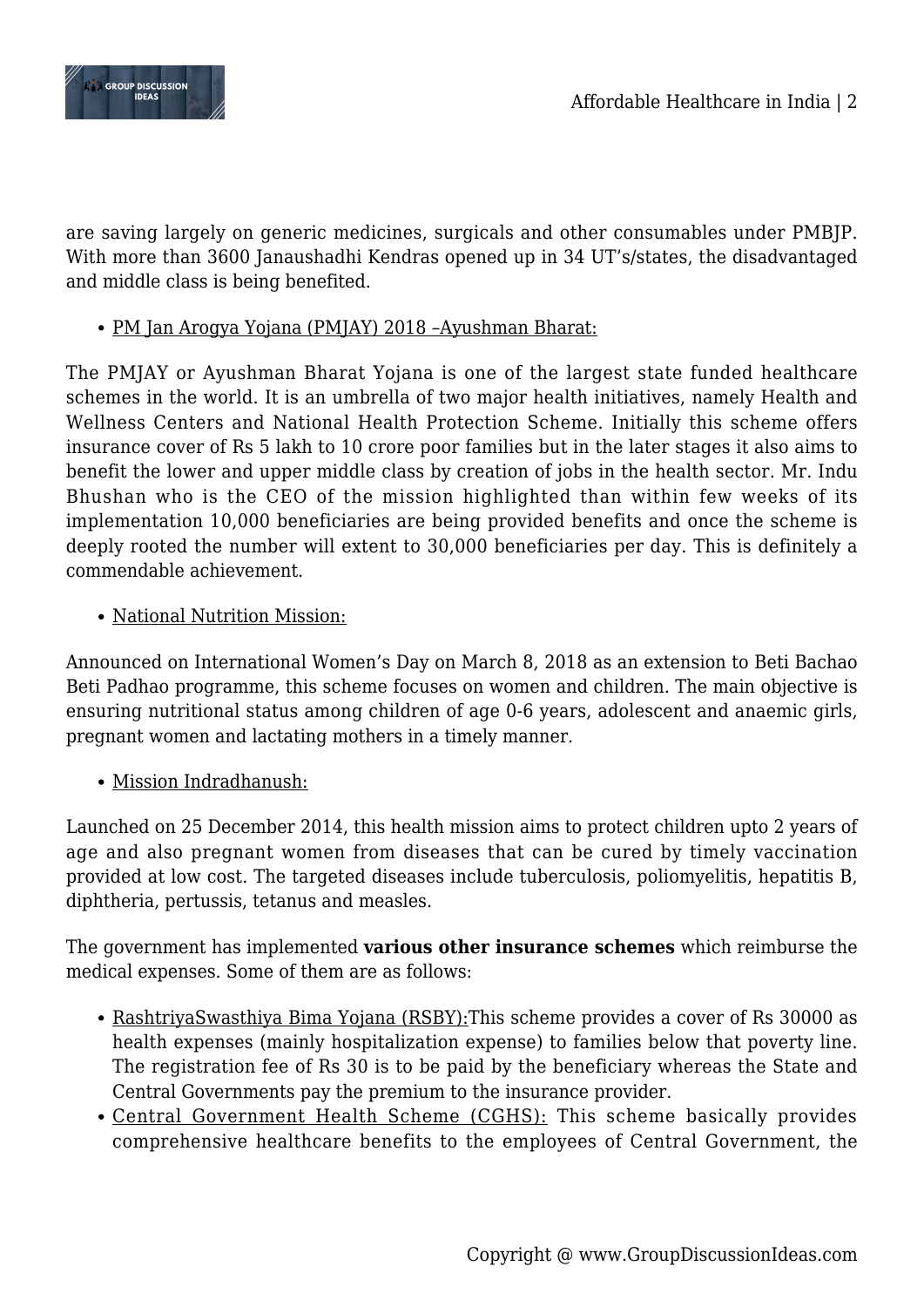

pensioners, and their dependents. The beneficiaries can consume Allopathic, Homeopathic, Yoga, Ayurveda, Sidha, and Unani system medicines from various wellness centers established under this scheme.

- Employment State Insurance Scheme (ESIS): The ESIS aims to insure the worker population along with their families from the medical expenses and also providing financial benefits. In case the employee suffers from any permanent or temporary injury which results in loss of earning capacity then he/she is entitled to receive cash benefits.
- Universal Health Insurance Scheme (UHIS): UHIS is a scheme mainly introduced for families below the poverty line. It provides Rs 30000 for medical expenses to a family along with a death cover of Rs 25000 and provides Rs 50 per given family upto 15 days for the loss of the main earning member of the family.

## **Loopholes:**

India was placed at  $112<sup>th</sup>$  position out of 191 countries by the WHO report, which indicates a need to address the issues in the healthcare sector. Some of them are as follows:

• Inadequate expenditure outlay:

The Indian Government allocates only 17% of the expenditure on public healthcare which is much less as compared to China, Sri Lanka and United States. According to the National Health Profile 2018, the amount spend on public healthcare per capita is lesser than a single consultation at countries top private hospitals. This leads to low standards of healthcare in India.

Lack of Infrastructure:

The prevailing health infrastructure in India is not promising; moreover the vast disparity in the availability of medical facilities in rural and urban areas makes the situation even worse. The WHO has prescribed the doctor patient ratio to be 1:1000 and this ratio is much lesser in India. Also the scarcity of doctors, nurses and dispensary's adds to the inefficient infrastructure.

#### Expensive healthcare services:

Allopathic services in India are quite costly which not only creates financial burden but also leads to delay in taking the treatment required. Also prices of various essential drugs have soar up which creates further complications.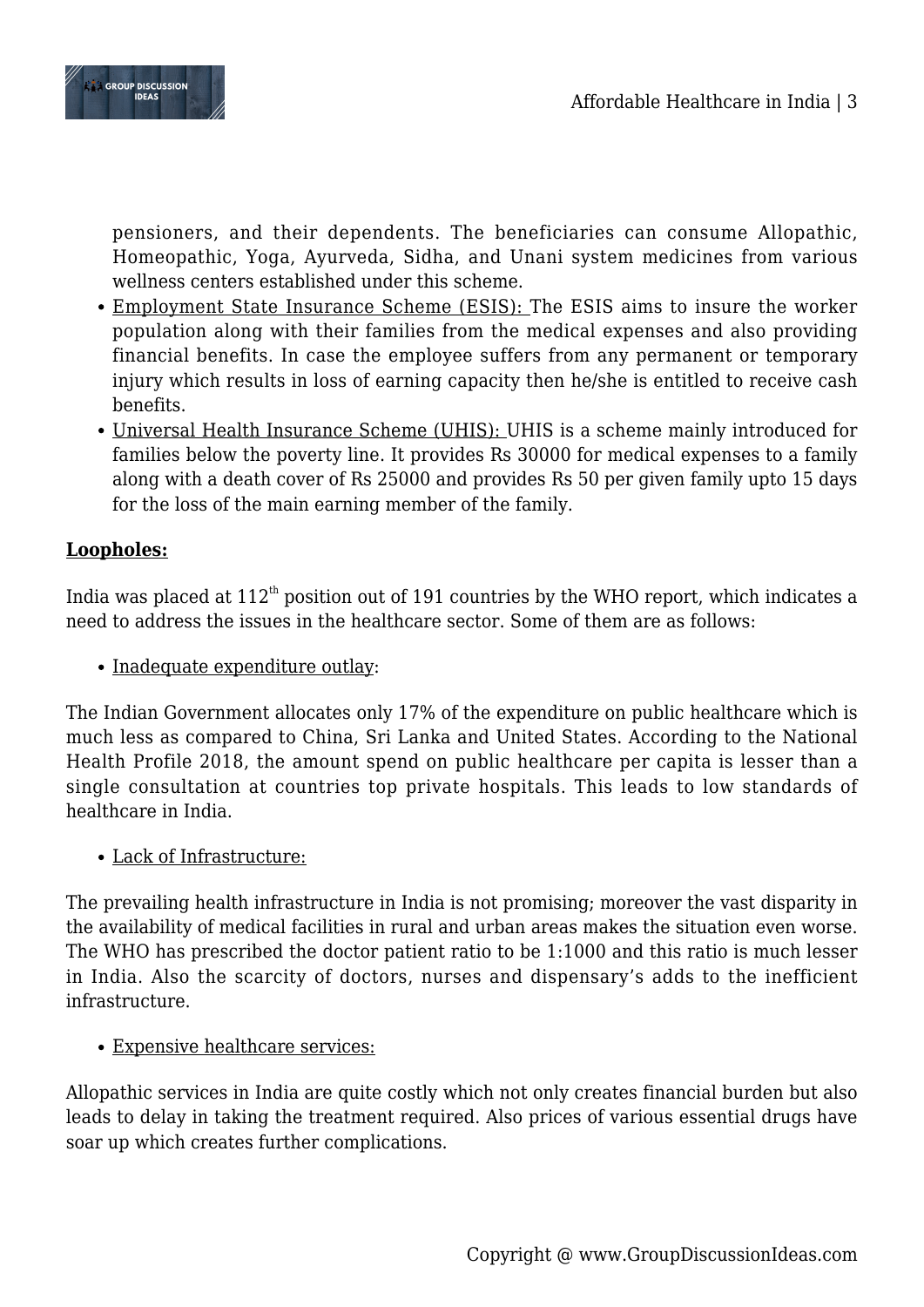

• Preventive care:

Indian households give more importance to home remedies than medical services. The authenticity of such practices is not established, but people continue to follow them as they have been running in the family.

• Neglecting the rural:

Another major problem is the neglecting of rural Indian population. The doctors and other medical experts are generally unwilling to serve in rural states and thus these people are deprived of medical facilities.

### **Best Practices Worldwide:**

• Healthcare system in Mexico:

By providing the advantage of affordability and quality Mexico has an excellent healthcare system. Every resident is provided National health insurance through two programs namely IMSS or Seguro Popular. Along with this the medicines are available at lower costs and doctors make calls after the treatment to enquire about the patient's health.

• Healthcare system in Malaysia:

In Malaysia there are various specialized doctors in hospitals, but unlike other countries patients do not have to keep on waiting. The process of taking an appointment and consultation are quick. Also if further testing is required it is done on the same day. This makes the entire system extremely efficient.

• Healthcare system in Columbia:

The WHO has ranked Columbia's healthcare system on the 22th place out of the 191 countries, which is above United States and Canada. Majority of the doctors in public and private hospitals speak in English and also there are well established translation departments so that patients are easily communicate.

#### **Conclusion:**

It is absolutely evident that the Indian healthcare sector has become the largest in respect of revenue and employment. But despite this growth this sector faces serious issues in serving to the people of the second largely populated country. Also it can be clearly